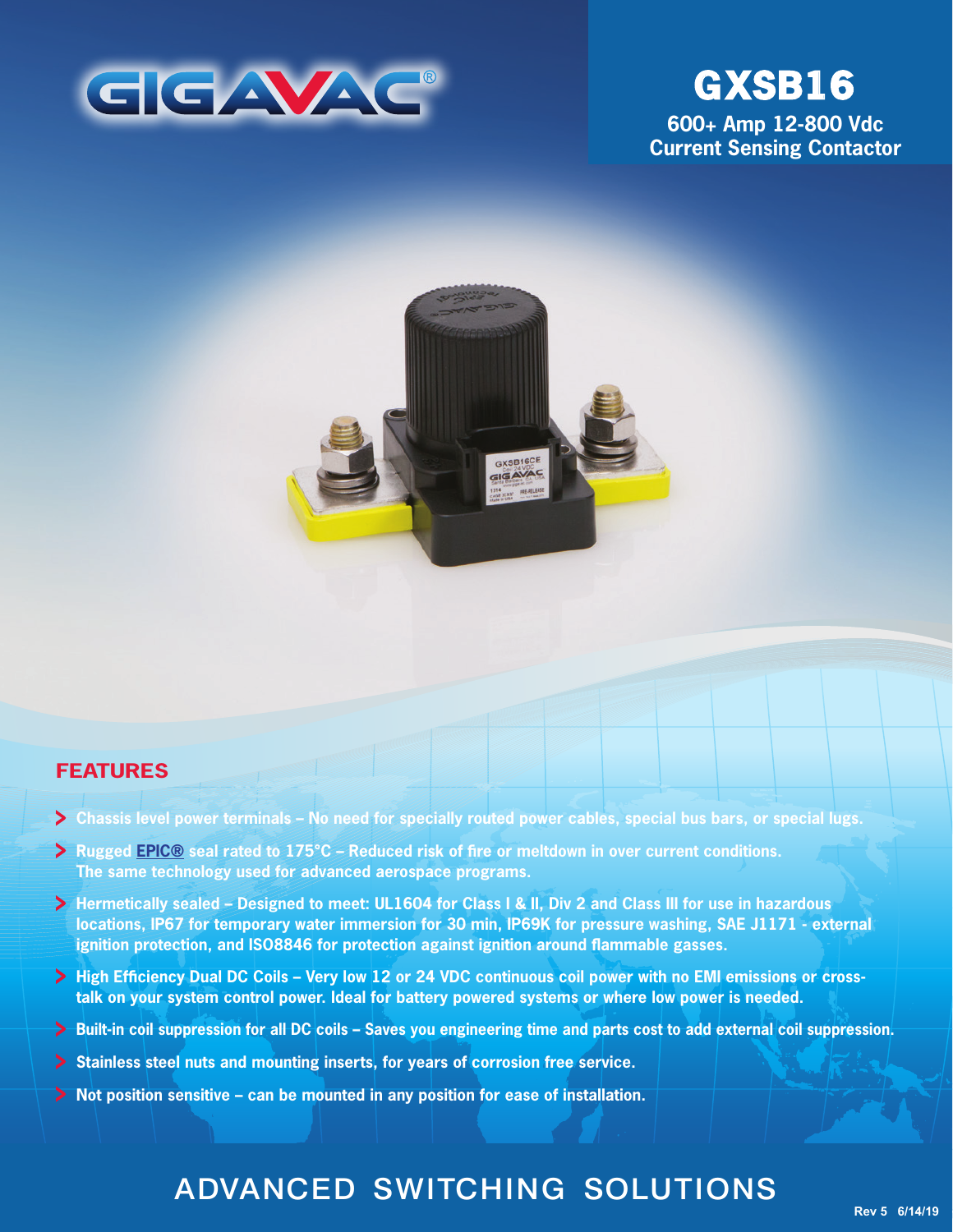

## **PRODUCT SPECIFICATIONS**

| <b>Specifications</b>                    | <b>Units</b>         | <b>Data</b>           |
|------------------------------------------|----------------------|-----------------------|
| <b>Contact Arrangement</b>               |                      |                       |
| Main                                     | Form X               | SPST-NO               |
| Auxilary (2A, 24VDC) <sup>1</sup>        | Form A or B          | SPST-NO or<br>SPST-NC |
| <b>Mechanical Life</b>                   | Cycles               | 1,000,000             |
| <b>Contact Resistance<sup>2</sup></b>    |                      |                       |
| Max                                      | mohms                | 0.3                   |
| Typical                                  | mohms                | $0.11$ to $0.2$       |
| Operate Time <sup>3</sup>                |                      |                       |
| <b>Max</b>                               | ms                   | 20                    |
| <b>Typical</b>                           | ms                   | 13                    |
| <b>Release Time, Max</b>                 | ms                   | $\overline{7}$        |
| <b>Insulation Resistance<sup>4</sup></b> | <b>Mohms</b>         | 100                   |
| Dielectric At Sea Level (Leakage < 1mA)  | <b>VRMS</b>          | 2,200                 |
| Shock, 1/2 Sine, 11ms                    | G peak               | 20                    |
| Vibration, Sinusoidal (500-2000 Hz Peak) | G                    | 15                    |
| <b>Ambient Temp Range</b>                |                      |                       |
| Operating <sup>5</sup>                   | $^{\circ}$ C         | $-55$ to $+85$        |
| Storage                                  | °C                   | $-70$ to $+150$       |
| <b>Weight, Typical</b>                   | $Kg$ (Lb)            | 0.9(1.9)              |
| <b>Environmental Seal</b>                | Exceeds IP67 & IP69K |                       |
| <b>Salt Fog</b>                          | MIL-STD-810          |                       |

## **POWER SWITCHING AND CURRENT CARRY RATINGS**

#### **DC POWER SWITCHING CYCLES<sup>9</sup>**



## **COIL RATINGS at 25˚C**

| <b>Coil P/N Designation</b>                  | В               | С            |
|----------------------------------------------|-----------------|--------------|
| <b>Coil Voltage, Nominal</b>                 | 12 VDC          | 24 VDC       |
| <b>Coil Voltage, Max</b>                     | 16 V            | 32 V         |
| Pick-Up Voltage, Max <sup>6, 8</sup>         | 8 V             | 16 V         |
| <b>Drop-Out Voltage</b>                      | 0.5 to 4.5 V    | 0.5 to 7.5 V |
| Pick-Up Current, Max (75 ms) <sup>6, 7</sup> | 3.8A            | 1.9A         |
| Coil Current <sup>7</sup>                    | 0.64A           | 0.32A        |
| <b>Coil Power</b> <sup>7</sup>               | 7.8 W           | 7.8 W        |
| <b>Internal Coil Suppression</b>             | CONTROL CIRCUIT |              |
| <b>Coil Back EMF</b>                         | 55V             |              |
| Transients, Max (13 ms)                      | ±50V            |              |
| <b>Reverse Polarity</b>                      | 16 V<br>32 V    |              |

**CURRENT CARRY vs TEMPERATURE**

with 400MCM conductor

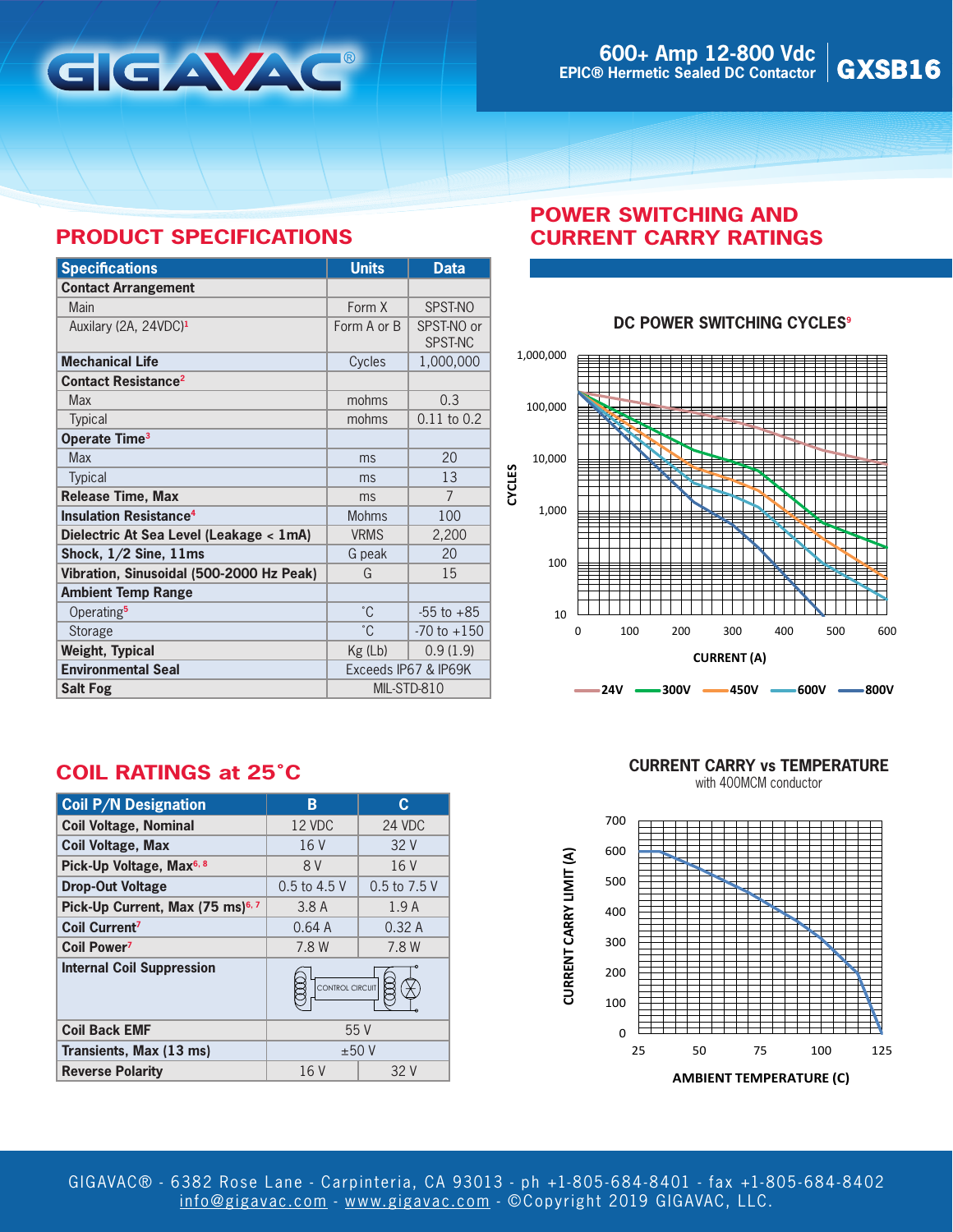## **GOO+ Amp 12-800 Vdc**<br> **B** Hermetic Sealed DC Contactor GXSB16 **EPIC® Hermetic Sealed DC Contactor**

## **DIMENSIONS**







#### **Mounting**

M6 Bolts

#### **Case Material**

DuPont Zytel FR50 (25% Glass Filled Nylon)

#### **Power Connection**

Zinc Plated M12x1.75 Bolt Stainless M12x1.75 Flanged Nut

Torque 23-34Nm [200-300in-lb]

#### **Mating Connector**

Gigavac offers the required mating connector as an assembled unit [\(0857-1/2\)](http://www.gigavac.com/sites/default/files/catalog/spec_sheet/0857.pdf) or as a component package, see Accessories.

Deutsch Connector Housing P/N: DT06-08SA Solid Contact Socket P/N: 0462-201-16141 Wedge Lock P/N: W8S Sealing Plug P/N: 114017 Crimp Tool P/N: HDT-48-00



**Power Contacts**



#### **Auxiliary contacts**



GIGAVAC® - 6382 Rose Lane - Carpinteria, CA 93013 - ph +1-805- 684-8401 - fax +1-805- 684-8402 [info@gigavac.com](mailto:info%40gigavac.com?subject=) - <www.gigavac.com> - ©Copyright 2019 GIGAVAC, LLC.